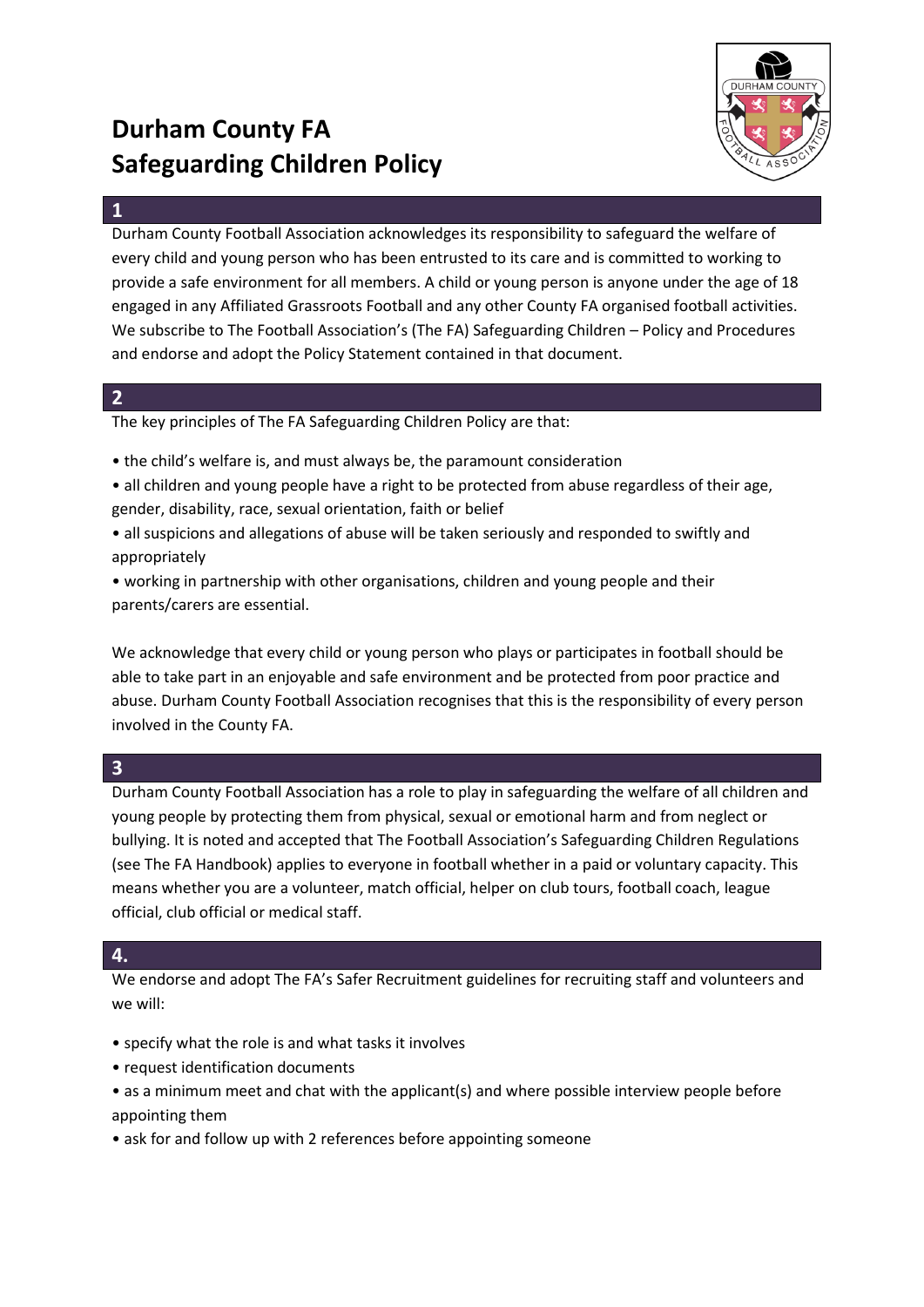• where eligible require an FA accepted Enhanced Criminal Record Check (CRC) with Barring List Check in line with current FA policy and regulations.

All current Durham County FA staff and volunteers working in eligible roles, with children and young people - such as Football Development Officers and volunteers - are required to hold an in-date FA accepted Enhanced CRC with Barring List check as part of Safer Recruitment practice<sup>'</sup>.

If there are concerns regarding the appropriateness of an individual who is already involved or who has approached us to become a member of the Durham County Football Association, guidance will be sought from The Football Association. It is noted and accepted that The FA will consider the relevance and significance of the information obtained via the CRC Process and that all suitability decisions will be made in accordance with legislation and in the best interests of children and young people.

It is accepted that The FA aims to prevent people with a history of relevant and significant offending from having contact with children or young people and the opportunity to influence policies or practices with children or young people. This is to prevent in particular direct sexual or physical harm to children and to minimise the risk of 'grooming' within football.

#### **5**

Durham County Football Association supports The FA's Whistle Blowing Policy. Any adult or young person with concerns about an adult in a position of trust within football can 'whistle blow' by contacting The Durham County Football Association on 0191 3872929, The FA Safeguarding Team on 0800 169 1863, by writing to The FA Case Manager at The Football Association, Wembley Stadium, PO Box 1966, London SW1P 9EQ, by emailing [Safeguarding@TheFA.com](mailto:Safeguarding@TheFA.com) or alternatively by going direct to the Police, Children's Social Care or the NSPCC.

Durham County Football Association encourages everyone to know about The FA's Whistle Blowing Policy and to utilise it if necessary.

## **6**

Durham County Football Association has appointed a Designated Safeguarding Officer in line with The FA's role profile. The post holder will be involved with Welfare Officer training provided by The FA and/or County FA. The Designated Safeguarding Officer will be the point of contact for Welfare Officers regarding concerns about the welfare of any child or young person. The Club Welfare Officer will liaise directly with the County FA Designated Safeguarding Officer and will be familiar with the procedures for referring any concerns. They will also play a proactive role in increasing awareness of **Respect**, poor practice and abuse amongst club members.

## **7**

We acknowledge and endorse The FA's identification of bullying as a category of abuse. Bullying of any kind is not acceptable. If bullying does occur, all players or parents/carers should be able to tell and know that incidents will be dealt with promptly. Incidents need to be reported to the event/activity organiser in cases of serious bullying the County FA Designated Safeguarding Officer may be contacted.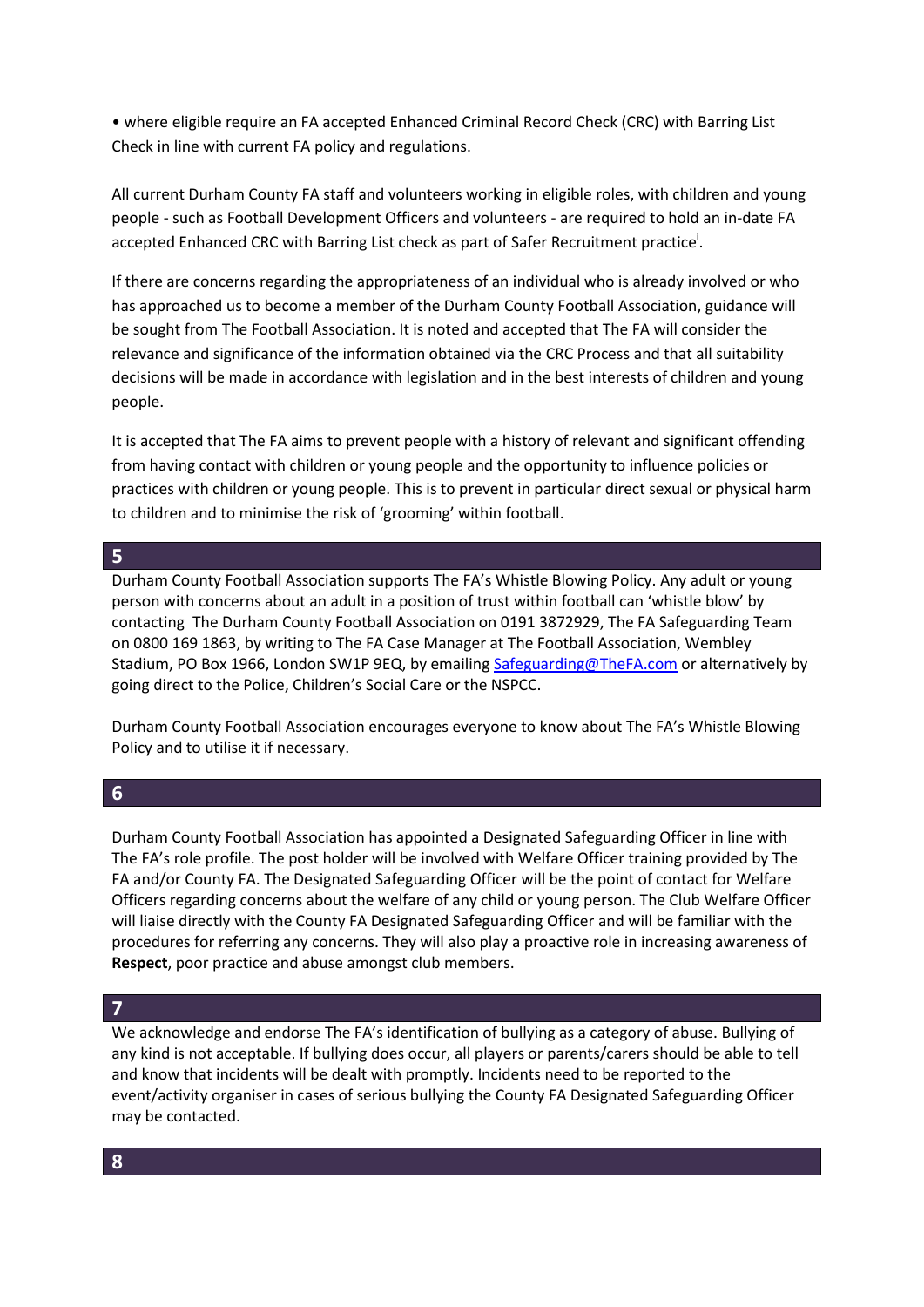Safeguarding Codes of Conduct for Football have been implemented by Durham County Football Association. In order to validate these Safeguarding Codes of Conduct the County FA has clear actions it will take regarding repeated or serious misconduct and acknowledges the possibility of potential sanctions which may be implemented by the County FA in more serious circumstances.

# **9**

Report your concerns about the welfare of a child or young person. **Safeguarding is everyone's responsibility. If you are worried about a child or** young **person it is important that you report your concerns – no action is not an option**.

- i. If you are worried about a child or young person then report your concerns to your Club Welfare Officer.
- ii. If the issue is one of poor practice the Club Welfare Officer will either:
	- deal with the matter themselves through club procedures or
	- seek advice from the Durham County Football Association Designated Safeguarding **Officer**
- $i$ iii. If the concerns are more serious possible child abuse, where possible contact Durham County Football Association Designated Safeguarding Officer first, then immediately contact the Police or Children's Social Care.
- iv. If a child needs immediate medical treatment take them to a hospital or call an ambulance and tell them this is a child protection concern. Let the Durham County Football Association Designated Safeguarding Officer know and your Club Welfare Officer (if applicable)what action you have taken.
- v. If at any time you are not able to contact the Durham County Football Association Designated Safeguarding Officer or the matter is clearly serious then you can either:
	- contact The FA Safeguarding Team on 0800 169 1863 or Safeguarding@TheFA.com
	- contact the Police or Children's Social Care
	- call the NSPCC 24 hour Helpline for advice on 0808 800 5000 or text 88858 or email [help@nspcc.org.uk](mailto:help@nspcc.org.uk)

NB – The FA's Safeguarding Children Policy and Procedures are available via –

[www.TheFA.com/footballrules-governance/safeguarding](http://www.thefa.com/footballrules-governance/safeguarding) – click on 'Raising Awareness – Best Practice Downloads', the Policy and Procedures document is within the resources area. The policy outlines in detail what to do if you are concerned about the welfare of a child or young person and includes flow diagrams which describe this process. How to make a referral is also covered in the Safeguarding Children workshop. Participants are given the opportunity to discuss how this feels and how best they can prepare themselves to deal with such a situation. For more information on this workshop contact the Durham County Football Association Designated Safeguarding Officer.

# **10**

**.** 

- Further advice on Safeguarding Children matters can be obtained from:
- Richard Hughes Durham County Football Association Designated Safeguarding Officer
- T: 01913872928 (Option 3)
- E: [Richard.Hughes@DurhamFA.com](mailto:Richard.Hughes@DurhamFA.com) or [CountyWO@DurhamFA.com](mailto:CountyWO@DurhamFA.com)
- www.TheFA.com/football-rules-governance/ safeguarding
- Emailing [Safeguarding@TheFA.com](mailto:Safeguarding@TheFA.com)
- The FA Safeguarding Children general enquiry line 0845 210 8080

<sup>&</sup>lt;sup>i</sup> The FA's policy on disclosure and Barring Service CRCs is subject to change. CRC information and guidance can be found at [www.TheFA.com/football-rules-governance/safeguarding/criminal-records-checks](http://www.thefa.com/football-rules-governance/safeguarding/criminal-records-checks)